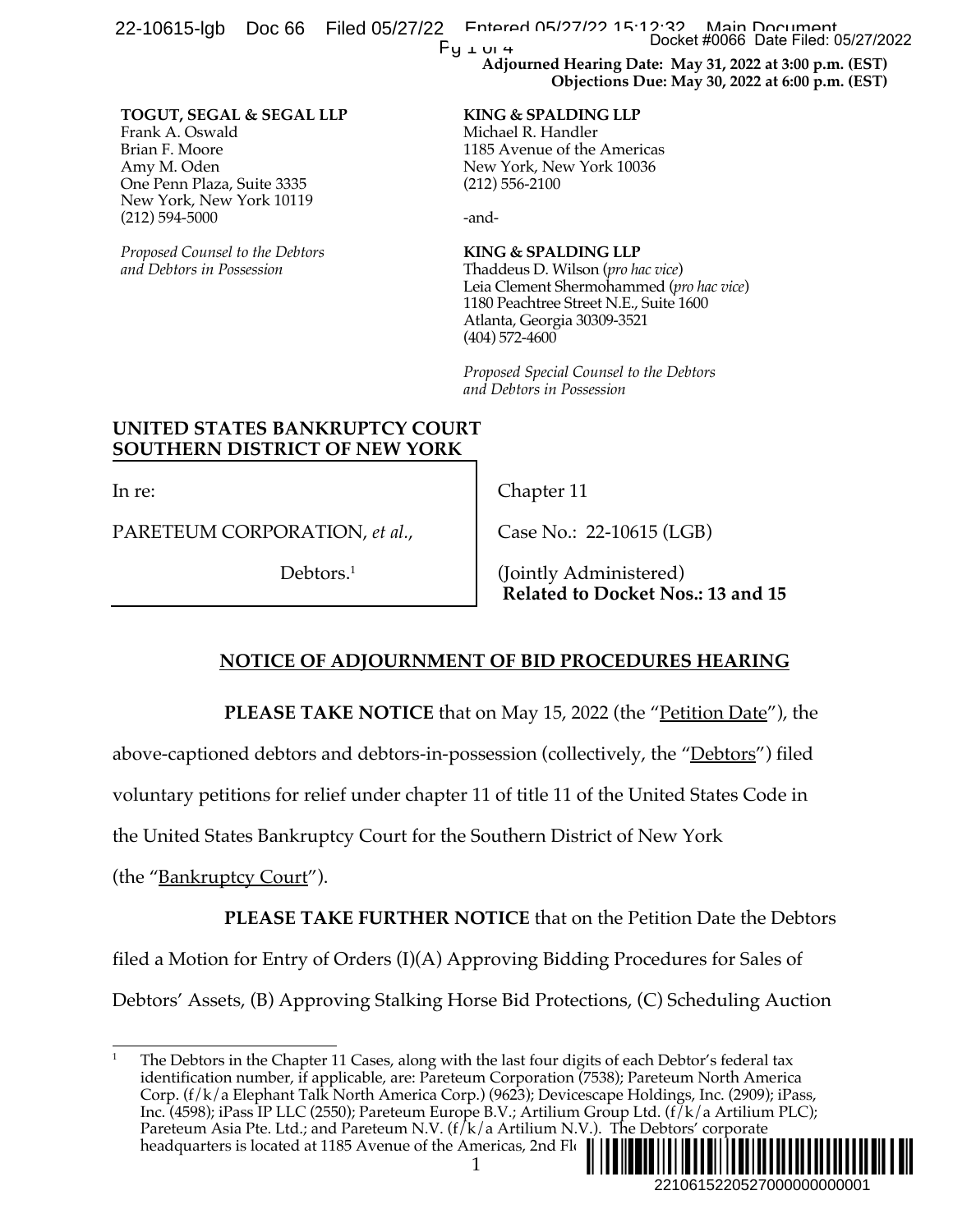for and Hearing to Approve Sales of Debtors' Assets, (D) Approving Form and Manner of Notice of Sale, Auction, and Sale Hearing, (E) Approving Assumption and Assignment Procedures and Form and Manner of Notice of Assumption and Assignment; and (II)(A) Authorizing Sale of Debtors' Assets Free and Clear of Liens, Claims, Interests, and Encumbrances, (B) Authorizing Assumption and Assignment of Executory Contracts and Unexpired Leases; and (III) Granting Related Relief [Docket No. 13] **(the "Bid Procedures Motion")** which was originally scheduled to be heard on **May 27, 2022 at 9:00 a.m. (ET)**, has been adjourned on consent of the parties to **May 31, 2022 at 3:00 p.m. (ET) (the "Adjourned Hearing"),** or as soon thereafter as counsel can be heard, before the Honorable Lisa G. Beckerman, United States Bankruptcy Judge for the Southern District of New York. 22-10615-lgb Doc 66 Filed 05/27/22 Entered 05/27/22 15:12:32 Main Document Pg 2 of 4

## **PLEASE TAKE FURTHER NOTICE** that in light of the COVID-19

pandemic, the Bid Procedures Hearing shall take place via *Zoom for Government*. Those wishing to appear before the Bankruptcy Court at the Adjourned Hearing must register their appearance by utilizing the Electronic Appearance portal located at the Bankruptcy Court's website: https://ecf.nysb.uscourts.gov/cgi-

bin/nysbAppearances.pl. Appearances must be entered no later than **May 30, 2022, at 4:00 p.m.** (**Prevailing Eastern Time**).

**PLEASE TAKE FURTHER NOTICE** that objections, if any, to the Bid Procedures Motion must be in writing, must conform to the Federal Rules of Bankruptcy Procedure and the Local Rules of the Bankruptcy Court for the Southern District of New York, must set forth the name of the objecting party, the nature and amount of claims or interests held or asserted by the objecting party against the Debtors' estate or property, the basis for the objection and the specific grounds therefor, and must be filed with the Bankruptcy Court electronically in accordance with General Order M-399 (General Order M-399 and the User's Manual for the Electronic Case Filing System may be found at www.nysb.uscourts.gov, the official website for the Bankruptcy Court) by registered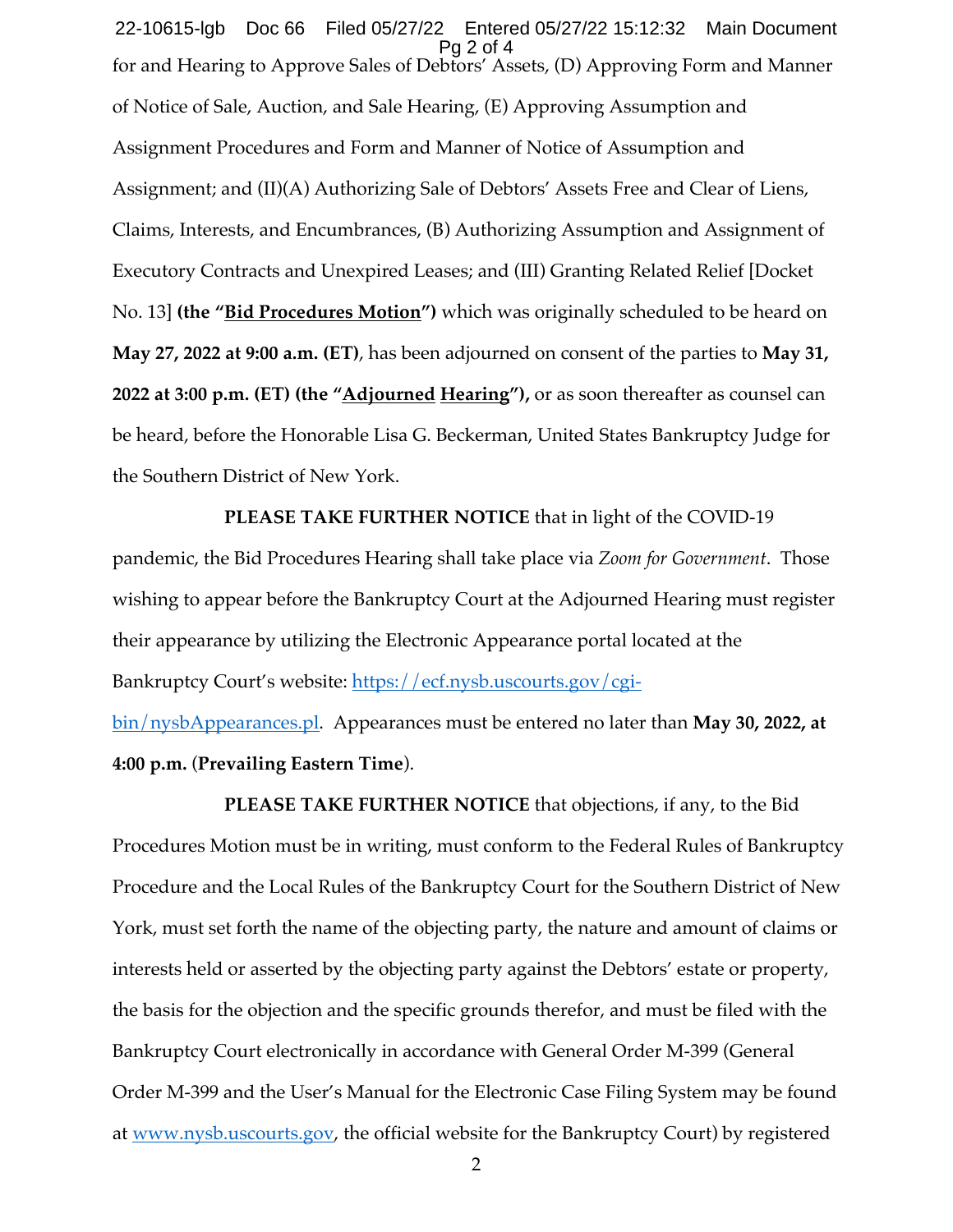users of the Bankruptcy Court's case filing system, and by all other parties in interest on a disk, preferably in Portable Document Format (PDF), or any other Windows-based word processing format (with a copy e-mailed directly to Chambers at: (beckerman.chambers@nysb.uscourts.gov), and in accordance with General Order M-399, and any objection must further be served upon: (a) *proposed counsel to the Debtors*, Togut, Segal & Segal LLP, One Penn Plaza, Suite 3335, New York, New York 10119, Attn: Frank A. Oswald Esq. (frankoswald@teamtogut.com) and Brian F. Moore, Esq. (bmoore@teamtogut.com); (b) *proposed special counsel to the Debtors*, King & Spalding LLP, 1180 Peachtree Street N.E. Ste. 1600, Atlanta, GA. 30309-3521, Attn: Thad Wilson, Esq. (thadwilson@kslaw.com), Leia Clement Shermohammed, Esq. (lshermohammed@kslaw.com); and *proposed special counsel to the Debtors*, King & Spalding LLP, 1185 Avenue of the Americas, New York, New York 10036 Attn: Michael Handler, Esq. mhandler@kslaw.com); (c) *Office of the U.S. Trustee*, *Region II*, U.S. Federal Office Building, 201 Varick Street, Suite 1006, New York, NY 10014, Attn: Susan Arbeit, Esq. (susan.arbeit@usdoj.gov) and Annie Wells, Esq. (annie.wells@usdoj.gov), (d) *proposed counsel for the Official Committee of Unsecured Creditors*, Sidley Austin LLP, 787 Seventh Avenue, New York, New York 10019, Attn: Michael G. Burke, Esq. (mgburke@sidley.com); (e) *counsel to the administrative agent under the DIP credit facility*; *counsel to the administrative agent under the Bridge Loan*; *counsel to the administrative agent under the Debtors' Prepetition Senior Notes*; and *counsel to the Stalking Horse Bidders*, DLA Piper LLP (US), 1251 Avenue of the Americas, 27th Floor, New York, NY 10153, Attn: Jamila Justine Willis (*jamila.willis@us.dlapiper.com*), Shmuel Klahr (shmuel.klahr@us.dlapiper.com), Nadia Saleem (Nadia.Saleem@us.dlapiper.com), and Gregory Juell (gregory.juell@us.dlapiper.com); (f) *counsel to the administrative agent under the Junior Convertible Notes*, Attn: Geoffrey van der Hauw, Esq. (g.van.der.hauw@lexence.com); and (j) any parties required to be served under any applicable Bankruptcy Rule or Local Rule, so as to be received no later than **May 30, 2022**  22-10615-lgb Doc 66 Filed 05/27/22 Entered 05/27/22 15:12:32 Main Document Pg 3 of 4